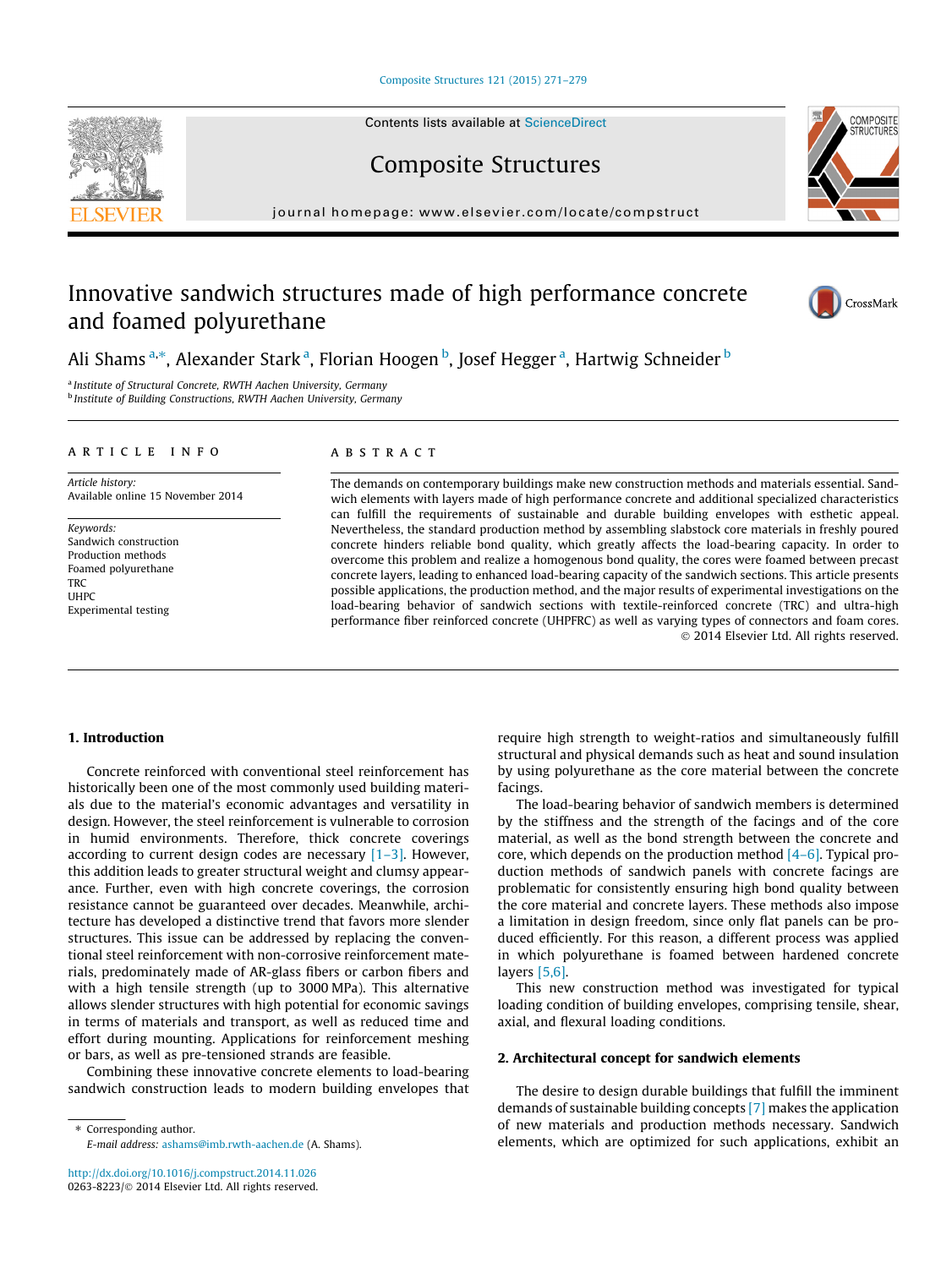attractive choice for modern buildings, since they feature not only structural advantages, but also favorable physical properties, such as low heat conductivity and sound insulation. Using high performance concrete can lead to a high load-bearing capacity with low thickness, all while providing the desired physical properties. Furthermore, the fine-grained concrete layers enable superior surface qualities. These sandwich sections allow the production of slender integral elements for façade, wall and roof constructions, with high potential for economic savings in terms of material and transport as well as reduced time efforts during mounting [\[8,9\].](#page--1-0)

To provide an effective modular construction system, the sandwich panels have to be dimensioned taking into account both production in and transportation from a precast plant and standard room sizes according to the function of the building (e.g. offices, administration, or residence). In general, maximum dimensions of approximately 3  $\times$  10 meters fulfill all requirements. However, larger elements, particularly for roof constructions, can be provided, depending on the production method and applied materials.

The load-bearing wall elements (Fig. 1) span from the floor to the ceiling. Openings for windows and doors can easily be made through smaller standardized elements. The panels can be combined with either sandwich elements for ceiling and roof construction or with conventional building approaches.

For roof elements with medium or long spans, the methods developed for regular façade elements cannot be adopted. Hence, the conceptual design comprises folded shapes for medium spans and doubly curved elements for long spans (Fig. 2).Especially with the doubly curved HP sandwich shell beams spans of over 30 meters are imaginable.

Due to the spatial load-bearing behavior, a high stiffness and load-carrying capacity can be achieved. For a further increase in stiffness and load-carrying capacity, an ultra-high performance concrete is applied. For doubly curved elements, it is desirable to use as little reinforcement as possible. This is achieved with high-strength steel fibers. To prevent the filigree shell structures from deformation from cracking and shrinkage or corrosion, the shells are pre-tensioned with CFRP (carbon fiber reinforced polymer) elements. [Fig. 3](#page--1-0) shows an example of a potential design combining wall and roof elements.

The sandwich elements with layers of high performance concrete combine the advantages of conventional sandwich elements with steel-reinforced concrete or single steel layers. Aside from high load-carrying capacity, low weight, and high corrosion resistance, the high surface quality of the panels holds architectural appeal.





Fig. 2. Examples for medium (left) and long (right) span roof construction.

#### 3. Characterization of applied sandwich components

#### 3.1. High performance concrete

#### 3.1.1. Fabrics

In the experiments described in this paper, two different fabrics were applied as reinforcement for concrete C1 (textile-reinforced concrete). In order to produce the textile reinforcement, hundreds or thousands of filaments made of alkali-resistant glass (AR-glass, filament diameter 14–27 mm) or carbon (filament diameter 7 mm) were bundled into rovings, which were then finished into a laid scrim, i.e. a mesh-like reinforcement structure [\(Fig. 4\)](#page--1-0).

Finally, both fabrics were impregnated with an epoxy-resin. [\[10\]](#page--1-0) describe the advantages of such resin-impregnated textiles in comparison to those without resin. [Table 1](#page--1-0) presents the geometric and mechanical properties of the fabrics used. Their tensile strength in the concrete has been determined by tensile tests on dog bone-shaped specimens [\[11\]](#page--1-0).

These textile reinforcements have good handling and workability, which is necessary for using them for the production of large-scale sandwich elements under practical conditions in precast concrete factories.

#### 3.1.2. Concrete mixtures

The properties of the textile reinforcement ([Fig. 4](#page--1-0)) involve special demands on the concrete mixture. To enable the concrete to penetrate the fabric mesh, the maximum grain size was adjusted according to the openings in the textiles. Furthermore, a high flowability is necessary to achieve proper workability.

The layers of the sandwich elements were produced with two different types of concrete mixtures: a textile-reinforced concrete (C1) and an ultra-high performance concrete with high strength steel fibers (C2).

Concrete C1 features a maximum grain size of 8 mm. To enhance the performance in the serviceability limit state, short alkali-resistant glass fibers of 8 mm length were added.

The mixture of concrete C2 exhibited a maximum grain size of 0.5 mm. To enhance the ductility of the fine-grained concrete, high-strength steel fibers (length: 9 mm, diameter: 0.15 mm) with a fiber-ratio of 0.9 Vol.-% were used, enhancing the pouring quality. Higher ratios do not lead to significantly better ductility or bond behavior of strands [\[12\]](#page--1-0) and result in ineffective pouring. Due to its high compression strength, stiffness and ductility, concrete C2 is especially suitable for pre-tensioned shell structures with membrane stress states (see Fig. 2).

The main properties of the hardened concretes are given in [Table 2](#page--1-0).

The compressive strength was determined according to DIN EN 196-1  $[13]$  and DIN EN 206-1  $[14]$ . The elastic modulus was evaluated by tests on specimens in accordance with DIN 1048-Part 5 [\[15\].](#page--1-0)

# 3.1.3. CFRP tendons

Pre-tensioned CFRP tendons are applicable for slender concrete Fig. 1. Example for wall construction. structures because of a high tensile strength of about 2,500 MPa